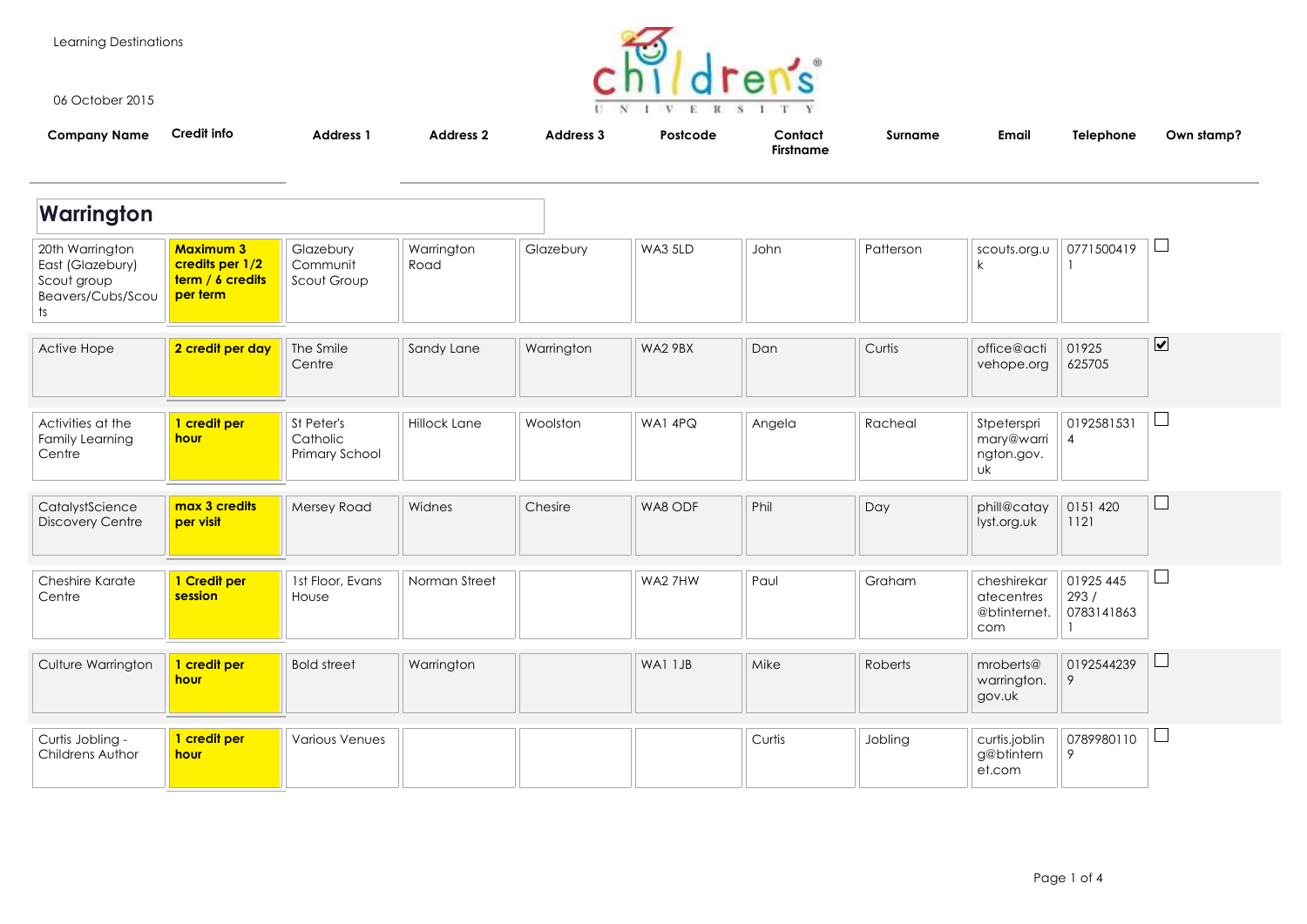| Company Name | Credit info | <b>Address</b> | Address | <b>Address 3</b> | Postcode | Contact   | Surname | Ema. | Telephone<br>and the state of the state of the state of | Own stamp? |
|--------------|-------------|----------------|---------|------------------|----------|-----------|---------|------|---------------------------------------------------------|------------|
|              |             |                |         |                  |          | Firstname |         |      |                                                         |            |
|              |             |                |         |                  |          |           |         |      |                                                         |            |

| Daresbury<br>Laboratory -<br>Science and<br>Technology<br>Facilities council | 1 credit per<br>hour             | Daresbury<br>Laboratory                                    | Sci - tech<br>Daresbury    | Warrington              | WA4 4AD | Wendy    | Cotterill      | <b>DTALKINGS</b><br>CIENCE@ST<br>FC.AC.UK   | 01925<br>603040              | $\sqcup$     |
|------------------------------------------------------------------------------|----------------------------------|------------------------------------------------------------|----------------------------|-------------------------|---------|----------|----------------|---------------------------------------------|------------------------------|--------------|
| Forget Me Not Toys<br>& Books                                                | 1 credit per<br>hour             | The Old<br>Telephone<br>Exchange                           | Common Lane                | Culcheth                | WA3 4HA | Naomi    | Simpson        | info@toysan<br>dbooks.co.<br>υk             | 01925 763<br>187             | $\Box$       |
| <b>Glazebury Tappers</b>                                                     | 1 credit per<br>hour             | Glazebury<br>Primary School                                | Warrington<br>Road         | Glazebury               | WA35LZ  | Marjorie | Green          |                                             | 07973911<br>115              | $\mathsf{L}$ |
| <b>GR8 Gymnastics</b>                                                        | 1 credit per<br><b>hour</b>      | Culcheth High<br>school                                    | Warrington<br>Road         | Culcheth                | WA3 5HH | Shelly   | Muddimmer      | gr8gymnast<br>ics.co.uk                     | 07595338<br>502              | $\Box$       |
| Gymstars &<br>Jumpstarz                                                      | 1 Credit per<br>session          | The Recreation<br>Centre                                   | University<br>Academy      | Insall Road,<br>Padgate | WA2 OLN | Dawn     | Walker         | dwalker@u<br>awarringto<br>n.org            | 01928<br>815069              | $\Box$       |
| <b>Halfords Warrington</b>                                                   | 1 credit per<br><b>hour</b>      | Various venues;<br>please see<br>details on the<br>website |                            |                         |         | Emma     | Thomas         | Emma.Tho<br>mas@halfor<br>ds.co.uk          | 01925<br>411595              | $\sqcup$     |
| <b>Halliwell Jones</b><br>Stadium                                            | 1 credit per<br>hour             | Warrington<br>Wolves<br>Charitable<br>Foundation           | Warrington<br>Road         | Warrington              | WA4 4AD | Leah     | <b>Biddle</b>  | leahbiddle<br>@wolvesfou<br>ndation.co<br>m | 0192524889<br>$\overline{4}$ | ⊔            |
| <b>Healthy Heroes</b>                                                        | 1 credit per<br><b>hour</b>      | <b>Bewsey Lodge</b><br>Primary school                      | Lodge Lane                 | Warrington              | WA5 OAG | Mike     | Mcgreal        | info@health<br>yheroes.co.<br>υk            | 0192559619<br>$\mathbf 0$    | $\sqcup$     |
| Livewire Aquatics -<br><b>Broomfields</b>                                    | 1/2 credit per<br>30 min session | <b>Broomfields</b><br>Leisure Centre                       | <b>Broomfields</b><br>Road | Appleton                | WA4 3AE | Ann      | <b>Burgess</b> |                                             | 01925 268<br>765             | ⊔            |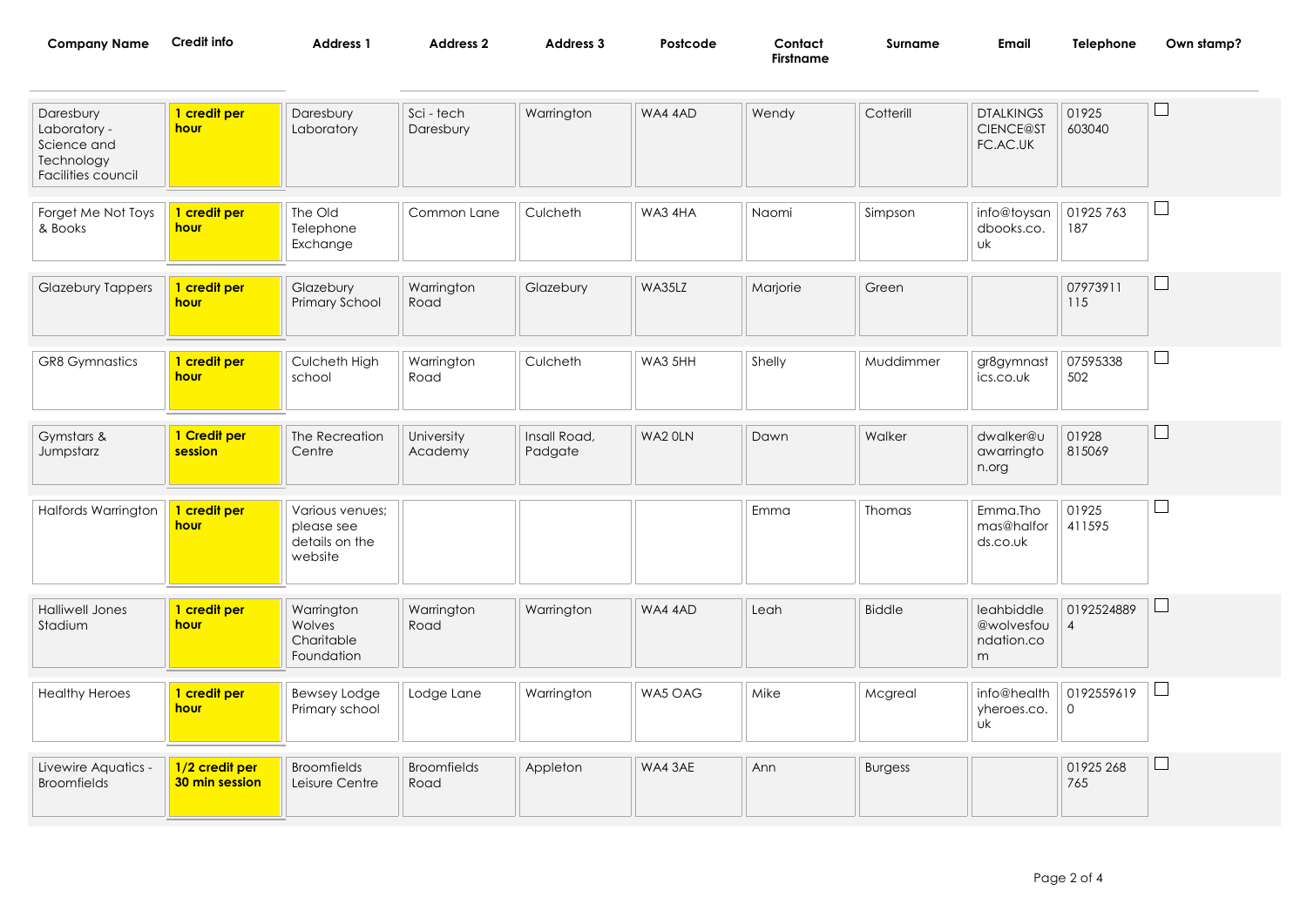| <b>Company Name</b> | Credit info | Address | <b>\ddress</b> . | Address 3 | Postcode | Contact<br>Firstname | Surname | Email | <b>Telephone</b> | Own stamp? |
|---------------------|-------------|---------|------------------|-----------|----------|----------------------|---------|-------|------------------|------------|
|                     |             |         |                  |           |          |                      |         |       |                  |            |

| Livewire Aquatics -<br><b>Broomfields</b> | 1/2 credit per<br>30 mins session        | <b>Great Sankey</b><br>Leisure Centre                | <b>Barrow HallLane</b>      | Great Sankey | WA53AA  | Ann    | <b>Burgess</b> |                                       | 01925 724<br>411 |        |
|-------------------------------------------|------------------------------------------|------------------------------------------------------|-----------------------------|--------------|---------|--------|----------------|---------------------------------------|------------------|--------|
| Livewire Aquatics -<br>Orford             | 1/2 credit per<br>30 mins session        | Orford Jubilee<br>Neighbourhood<br>Hub               | Jubilee Way                 | Orford       | WA2 8HE | Ann    | <b>Burgess</b> |                                       | 01925 572<br>504 | $\Box$ |
| Livewire Aquatics -<br>Woolston           | 1/2 credit per<br><b>30 mins session</b> | Woolston<br>Neighbourhood<br>Hub                     | <b>Hall Road</b>            | Woolston     | WA1 4PN | Ann    | <b>Burgess</b> |                                       | 01925813<br>939  | ⊔      |
| North West Karate<br>Academy              | 1 credit per<br>hour                     | <b>Various Venues</b><br>please visit the<br>website |                             |              |         | Steve  | Scott          | nwka@hot<br>mail.co.uk                | 01925 827<br>376 | $\Box$ |
| Norton Priory<br>Museum &<br>Gardens      | 1 credit per visit                       | Tudor Road,                                          | Manor Park,                 |              | WA7 1SX |        |                | info@norton<br>priory.org             | 01928<br>569895  | $\Box$ |
| Palms School of<br>Dance                  | 1 credit per<br>hour                     | Glazebury<br>Methodist<br>church hall                | Warrington<br>Road          | Warrington   |         | Jennie | Kennedy        | info@palms<br>schooldanc<br>e.co.uk   | 0793961440<br>6  | Ш      |
| Penketh<br>Gymnastics                     | 1 credit per<br><b>hour</b>              | Penketh High<br>School                               | Heath Road                  | Warrington   | WA5 2BY | Sarah  | Mudimmer       | info@penek<br>ethgymnast<br>ics.co.uk | 07910<br>800497  | Ш      |
| Pets at Home -<br>Warrington              | 1 credit per visit                       | Please contact<br>your local store                   |                             |              |         |        |                |                                       |                  |        |
| Presto Music -<br>Warrington              | 1 credit per<br>hour                     | Units 7 and 8                                        | Bankside<br>Crosfieldstreet | Warrington   | WA1 IUP | Dave   | Jones          |                                       | 0151220100<br>8  | ப      |